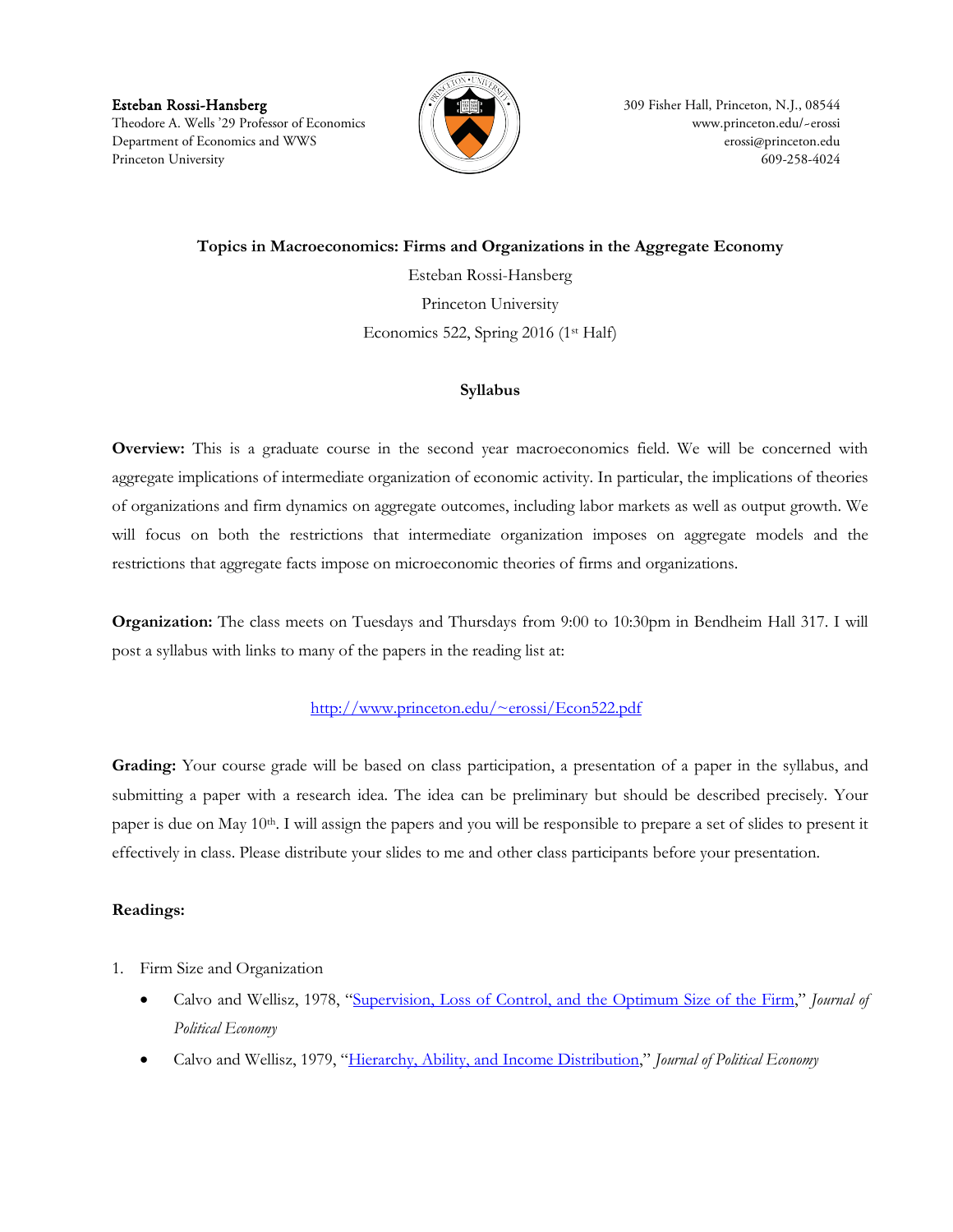- Garicano, 2000, ["Hierarchies and the Organization of Knowledge in Production,](http://links.jstor.org/sici?sici=0022-3808(200010)108:5%3c874:HATOOK%3e2.0.CO;2-H)" *Journal of Political Economy*
- Geanakoplos and Milgrom, 1991, ["A Theory of Hierarchies Based on Limited Managerial Attention,](http://cowles.econ.yale.edu/P/cp/p07b/p0794.pdf)" *Journal of the Japanese and International Economy*
- Grossman and Hart, 1986, ["The Costs and Benefits of Ownership: A Theory of Vertical and Lateral](http://links.jstor.org/sici?sici=0022-3808(198608)94:4%3c691:TCABOO%3e2.0.CO;2-F)  [Integration,](http://links.jstor.org/sici?sici=0022-3808(198608)94:4%3c691:TCABOO%3e2.0.CO;2-F)" *Journal of Political Economy*
- Grossman and Helpman, 2002, ["Integration Versus Outsourcing In Industry Equilibrium,](http://dandini.ingentaselect.com/vl=3496525/cl=23/nw=1/fm=docpdf/rpsv/cw/mitpress/00335533/v117n1/s3/p85)" *The Quarterly Journal of Economics*
- Holmes and Mitchell, 2008, ["A Theory of Factor Allocation and](http://onlinelibrary.wiley.com/doi/10.1111/j.0741-6261.2008.00017.x/pdf) Plant Size," *RAND*
- Lucas, 1978, ["On the Size Distribution of Business Firms,](http://links.jstor.org/sici?sici=0361-915X(197823)9:2%3c508:OTSDOB%3e2.0.CO;2-S)" *Bell Journal of Economics*
- Radner, 1992, ["Hierarchy: The Economics of Managing,](http://links.jstor.org/sici?sici=0022-0515(199209)30:3%3c1382:HTEOM%3e2.0.CO;2-L)" *Journal of Economic Literature*
- Rajan and Zingales, 2001, "The Firm as a Dedicated Hierarchy: A Theory of the Origins and Growth of [Firms,"](http://dandini.ingentaselect.com/vl=3496525/cl=23/nw=1/fm=docpdf/rpsv/cw/mitpress/00335533/v116n3/s2/p805) *Quarterly Journal of Economics*
- Rosen, 1982, ["Authority, Control and the Distribution of Earnings,](http://links.jstor.org/sici?sici=0361-915X(198223)13:2%3c311:ACATDO%3e2.0.CO;2-9)" *Bell Journal of Economics*
- Simon and Bonini, 1958, ["The Size Distribution of Business Firms,](http://www.jstor.org/stable/1808270)" *American Economic Review*
- Axtell, 2001, ["Zipf Distribution of US Firm Sizes"](http://linkage.rockefeller.edu/wli/zipf/axtell01.pdf), *Science*
- Sutton, 1997, ["Gibrat's Legacy,](http://www.jstor.org/view/00220515/dm990867/99p0099i/0)" *Journal of Economic Literature*
- 2. Firm Dynamics
	- Chatterjee and Rossi-Hansberg, 2012, ["Spin-offs and the Market for Ideas,](http://www.princeton.edu/~erossi/SMI.pdf)" *International Economic Review*
	- Dunne, Roberts and Samuelson, 1989, ["The Growth and Failure of U.S. Manufacturing Plants,](http://links.jstor.org/sici?sici=0033-5533(198911)104:4%3c671:TGAFOU%3e2.0.CO;2-P)" *Quarterly Journal of Economics*
	- Dunne, Roberts, Samuelson, 1989, ["Plant Turnover and Gross Employment Flows in the U.S.](http://links.jstor.org/sici?sici=0734-306X(198901)7:1%3c48:PTAGEF%3e2.0.CO;2-Y)  [Manufacturing Sector,](http://links.jstor.org/sici?sici=0734-306X(198901)7:1%3c48:PTAGEF%3e2.0.CO;2-Y)" *Journal of Labor Economics*
	- Foster, Haltiwanger and Kirzan, 2001, "Aggregate Productivity Growth: Lessons from Microeconomic [Evidence,"](http://www.nber.org/papers/w6803.pdf) *New Directions in Productivity Analysis*
	- Hopenhayn, 1992, ["Entry, Exit, and Firm Dynamics in Long Run Equilibrium,](http://links.jstor.org/sici?sici=0012-9682(199209)60:5%3c1127:EEAFDI%3e2.0.CO;2-B)" *Econometrica*
	- Jovanovic, 1982, ["Selection and the Evolution of Industry,](http://links.jstor.org/sici?sici=0012-9682(198205)50:3%3c649:SATEOI%3e2.0.CO;2-O)" *Econometrica*
	- Klette and Kortum, 2004, ["Innovating Firms and Aggregate Innovation"](http://www.journals.uchicago.edu/doi/pdf/10.1086/422563), *Journal of Political Economy*
	- Luttmer, 2007, ["Selection, Growth, and the Size Distribution of Firms,](http://ideas.repec.org/a/tpr/qjecon/v122y2007i3p1103-1144.html)" *Quarterly Journal of Economics*
	- Rossi-Hansberg and Wright, 2007, ["Establishment Size Dynamics in the Aggregate Economy,"](http://www.aeaweb.org/articles.php?doi=10.1257/aer.97.5.1639) *American Economic Review*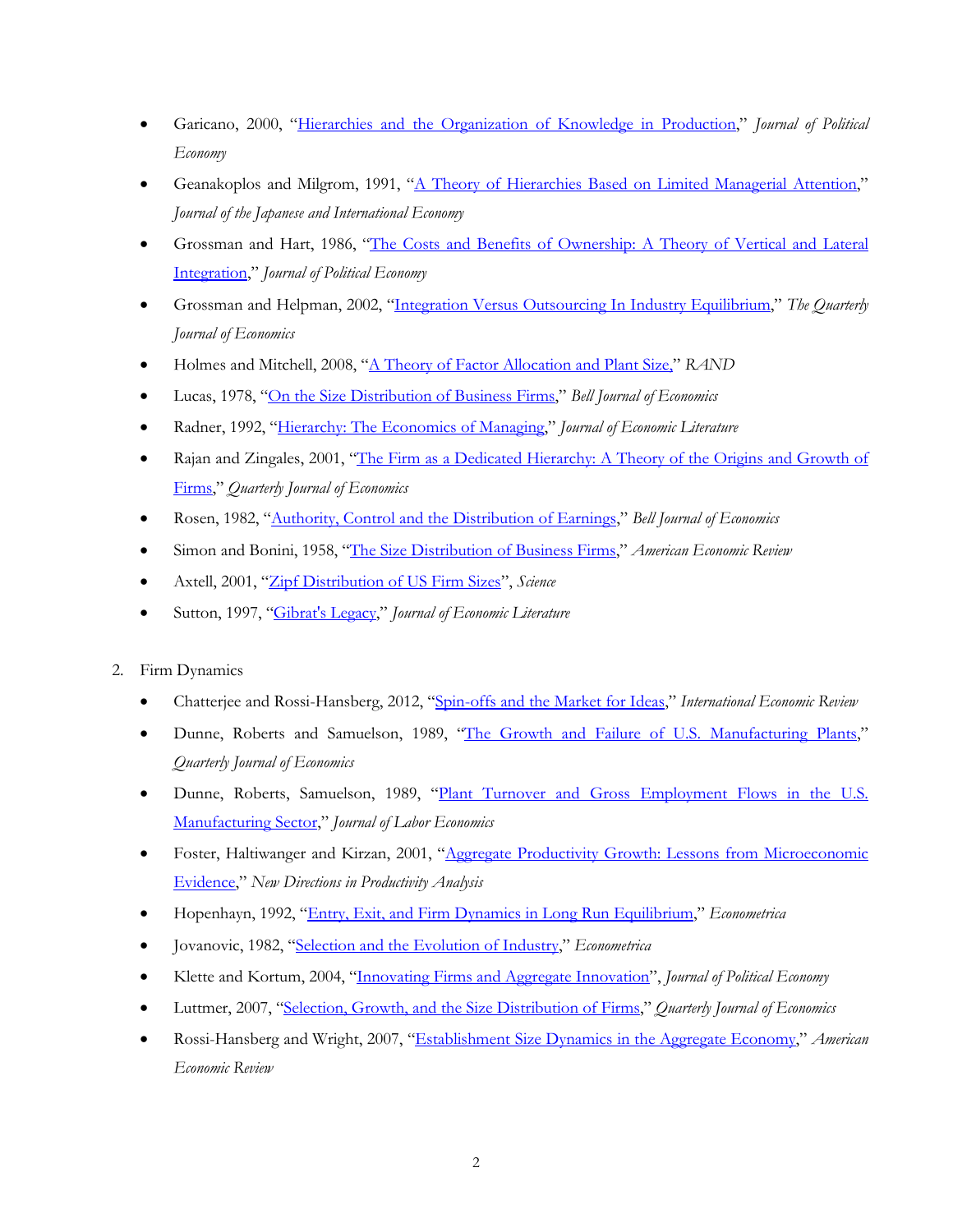- 3. Firms, Organization and Labor Markets
	- Garicano and Rossi-Hansberg, 2004, ["Inequality and the Organization of Knowledge.](http://www.princeton.edu/~erossi/iokAER.pdf)" *American Economic Review P&P*
	- Garicano, and Rossi-Hansberg, 2006, ["Organization and Inequality in a Knowledge Economy,"](http://www.princeton.edu/~erossi/OIKEFinal.pdf) *Quarterly Journal of Economics*
	- Cagetti and De Nardi, 2006, ["Entrepreneurship, Frictions, and Wealth,](http://www.journals.uchicago.edu/doi/pdf/10.1086/508032)" *Journal of Political Economy*
	- Sattinger, 1993, ["Assignment Models of the Distribution of Earnings,"](http://links.jstor.org/sici?sici=0022-0515(199306)31:2%3c831:AMOTDO%3e2.0.CO;2-C) *Journal of Economic Literature*
	- Teulings and Gautier, 2004, ["The Right Man for the Job,"](http://saturn.bids.ac.uk/cgi-bin/ds_deliver/1/u/d/ISIS/12846500.1/bpl/roes/2004/00000071/00000002/art00012/FA90CB15750323FE1094246118F16BC63B8608460E.pdf?link=http://www.ingenta.com/de/ingenta;id=a8auai6lt2dct.crescent&format=pdf) *Review of Economic Studies*
	- Eeckhout and Jovanovic, 2002, ["Knowledge Spillovers and Inequality,](http://www.ssc.upenn.edu/~eeckhout/research/knowledge.pdf)" *American Economic Review*
	- Krusell, Ohanian, Rios-Rull and Violante, 2000, ["Capital-Skill Complementarity and Inequality: A](http://links.jstor.org/sici?sici=0012-9682(200009)68:5%3c1029:CCAIAM%3e2.0.CO;2-B)  [Macroeconomic Analysis,](http://links.jstor.org/sici?sici=0012-9682(200009)68:5%3c1029:CCAIAM%3e2.0.CO;2-B)" *Econometrica*
	- Hopenhayn and Rogerson, 1993, ["Job Turnover and Policy Evaluation: A General Equilibrium](http://links.jstor.org/sici?sici=0022-3808(199310)101:5%3c915:JTAPEA%3e2.0.CO;2-1)  [Analysis,](http://links.jstor.org/sici?sici=0022-3808(199310)101:5%3c915:JTAPEA%3e2.0.CO;2-1)" *Journal of Political Economy*
- 4. Firms, Organization, and Growth
	- Jovanovic and Nyarko, 1996. ["Learning by Doing and the Choice of Technology,](http://www.jstor.org/stable/2171832)" *Econometrica*
	- Jovanovic and Rob, 1990, ["Long Waves and Short Waves: Growth through Intensive and Extensive](http://www.jstor.org/view/00129682/di971020/97p00906/0)  [Search,](http://www.jstor.org/view/00129682/di971020/97p00906/0)" *Econometrica*
	- Garicano, and Rossi-Hansberg, 2012, ["Organizing Growth,"](http://www.princeton.edu/~erossi/OG.pdf) *Journal of Economic Theory*
	- Legros, Newman and Proto, 2014, ["Smithian Growth through Creative Organization,"](http://www.mitpressjournals.org/doi/pdf/10.1162/REST_a_00421) *Review of Economics and Statistics*
	- Grossman and Helpman, 1991, "Quality [Ladders in the Theory of Growth,](http://www.jstor.org/view/00346527/di990696/99p00523/0)" *Review of Economic Studies*
	- Jones, 2005, ["The Shape of Production Functions and the Direction of Technical Change,](http://elsa.berkeley.edu/~chad/JonesQJE2005.pdf)" *Quarterly Journal of Economics*
- 5. Firms, Organization, and Aggregate Fluctuations
	- Acemoglu, Carvalho, Ozdaglar and A. Tahbaz-Salehi, 2012, "The Network Origins of Aggregate [Fluctuations"](http://onlinelibrary.wiley.com/doi/10.3982/ECTA9623/epdf), *Econometrica*
	- Foerster, Sarte and Watson, 2011, ["Sectoral vs. Aggregate Shocks: A Structural Factor Analysis of](http://www.journals.uchicago.edu/doi/pdfplus/10.1086/659311)  [Industrial Production"](http://www.journals.uchicago.edu/doi/pdfplus/10.1086/659311) *Journal of Political Economy*
	- Gabaix, 2010, ["The Granular Origins of Aggregate Fluctuations,](http://onlinelibrary.wiley.com/doi/10.3982/ECTA8769/pdf)" *Econometrica*
	- Rampini, 2004, ["Entrepreneurial Activity, Risk, and the Business Cycle,](http://www.sciencedirect.com/science/article/B6VBW-4BWCCB6-2/2/2b46f085fadccccbf934d320380b49a3)" *Journal of Monetary Economics*